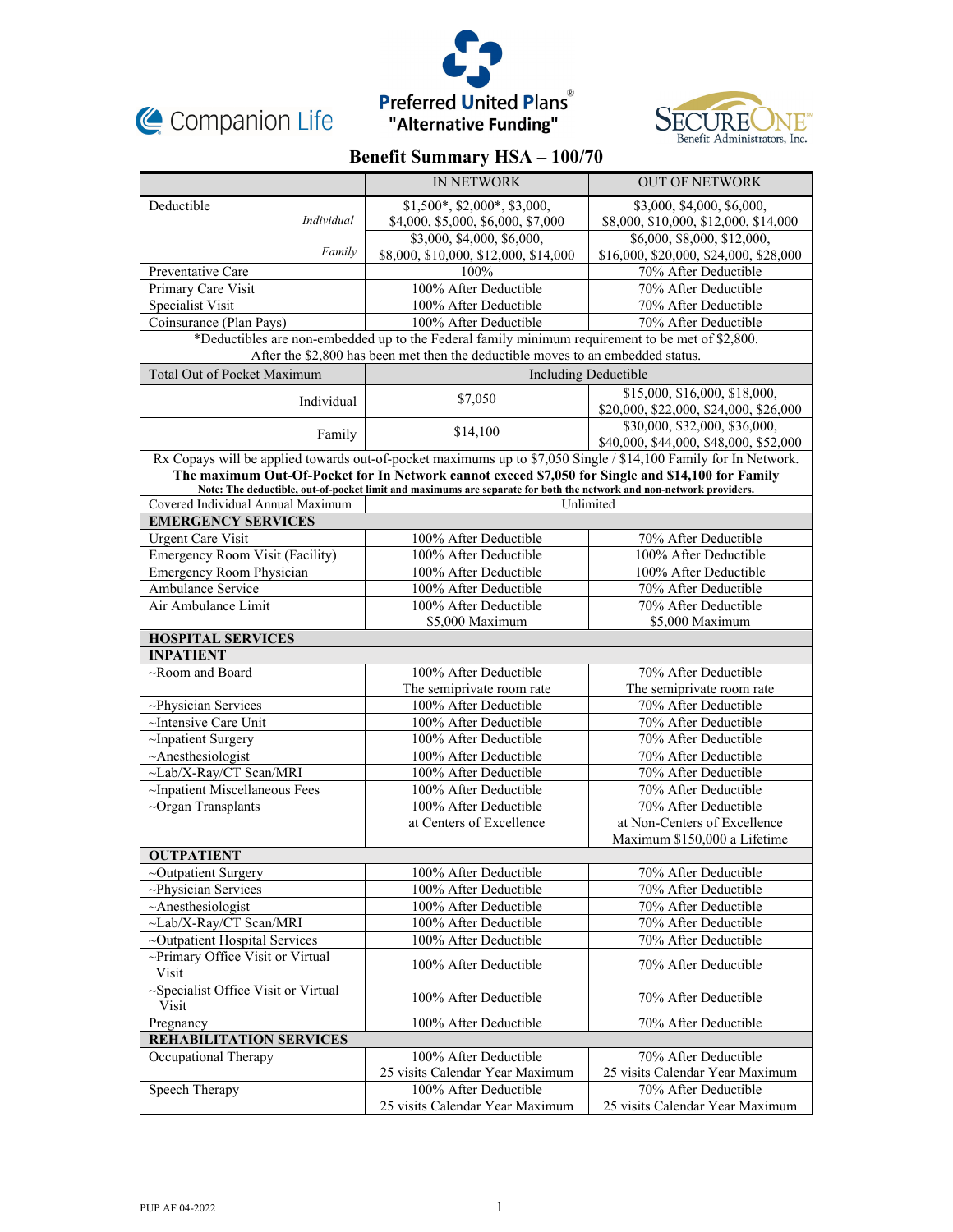





## **Benefit Summary HSA – 100/70**

|                                                             | <b>IN NETWORK</b>                                                             | <b>OUT OF NETWORK</b>           |  |
|-------------------------------------------------------------|-------------------------------------------------------------------------------|---------------------------------|--|
| REHABILITATION SERVICES CONT.                               |                                                                               |                                 |  |
| Physical Therapy                                            | 100% After Deductible                                                         | 70% After Deductible            |  |
|                                                             | 25 visits Calendar Year Maximum                                               | 25 visits Calendar Year Maximum |  |
| Durable Medical Equipment                                   | 100% After Deductible                                                         | 70% After Deductible            |  |
| Prosthetics                                                 | 100% After Deductible                                                         | 70% After Deductible            |  |
| Orthotics                                                   | 100% After Deductible                                                         | 70% After Deductible            |  |
| <b>SKILLED NURSING FACILITY</b>                             |                                                                               |                                 |  |
|                                                             | 100% After Deductible                                                         | 70% After Deductible            |  |
| $~\sim$ Maximum                                             | 30 days for each care period                                                  | 30 days for each care period    |  |
| <b>HOME HEALTH CARE</b>                                     |                                                                               |                                 |  |
|                                                             | 100% After Deductible                                                         | 70% After Deductible            |  |
| ~Maximum per visit                                          | \$100                                                                         | \$100                           |  |
| ~Maximum visits per Calendar Year                           | 45                                                                            | 45                              |  |
| <b>Outpatient Private Duty Nursing</b>                      | 100% After Deductible                                                         | 70% After Deductible            |  |
| Hospice Care                                                | 100% After Deductible                                                         | 70% After Deductible            |  |
| <b>MENTAL DISORDER/SUBSTANCE ABUSE</b>                      |                                                                               |                                 |  |
| $\sim$ Inpatient & Outpatient                               | 100% After Deductible                                                         | 70% After Deductible            |  |
| <b>OTHER SERVICES</b>                                       |                                                                               |                                 |  |
| Temporomandibular Joint Disorder                            | 100% After Deductible                                                         | 50% After Deductible            |  |
| (TMJ)                                                       | Maximum benefit payable per                                                   | Maximum benefit payable per     |  |
|                                                             | calendar year is \$1,500                                                      | calendar year is \$1,500        |  |
| Spinal Manipulation/Chiropractic                            | 100% After Deductible                                                         | 70% After Deductible            |  |
|                                                             | \$1,000 Calendar Year Maximum                                                 | \$1,000 Calendar Year Maximum   |  |
|                                                             | Up to \$300 Annual Max per                                                    | Up to \$300 Annual Max per      |  |
| <b>VISION CARE</b>                                          | covered member.                                                               | covered member                  |  |
| PRESCRIPTION DRUG COPAY                                     |                                                                               |                                 |  |
| Rx Copays Are Applied After the HSA Deductible Has Been Met |                                                                               |                                 |  |
| Generic                                                     | \$15                                                                          |                                 |  |
| Preferred Brand Name                                        | \$40                                                                          |                                 |  |
| Non-Preferred Brand Name                                    | \$80                                                                          |                                 |  |
| Tier IV                                                     | 25% co-pay for all Level IV drugs. Limited to \$5,000 per member co-pay       |                                 |  |
|                                                             | per calendar year.                                                            |                                 |  |
| Mail Order                                                  | 2.5x the retail copay; 90-day supply                                          |                                 |  |
|                                                             | Generic Drug Mandate; If a physician writes a prescription for a brand name   |                                 |  |
|                                                             | drug and a generic is available, the covered person will be charged the brand |                                 |  |
|                                                             | name copay and the difference in ingredient cost between the brand name       |                                 |  |
|                                                             | and generic whether or not the physician indicates "dispense as written" on   |                                 |  |
|                                                             | the prescription.                                                             |                                 |  |

#### **Other Plan Information**

- If a generic drug is available but not dispensed, the Insured may be required to pay the difference between the generic and brand name drug cost.
- Treatments of any condition for which benefits are recovered under any Workers Compensation or Occupational Disease Law are excluded.
- Emergency services performed by non-participating providers will be paid at the in-network benefit levels contained in the plan document. Included as covered under the in-network benefits are: emergency room charges, emergency room physicians, laboratory and x-ray charges, radiologist and other charges incurred while being treated in the emergency room and subject to URC charges.
- Each child who is under the age of 26 years old may be covered under this Plan. When the dependent child reaches age 26, coverage will run through the end of the month of the child's  $26<sup>th</sup>$  birthday.

### **Motor Vehicle Exclusion:**

#### **For Residents of States With No-Fault Insurance (Michigan)**

**BENEFITS ARE NOT PAYABLE UNDER THIS PLAN FOR INJURIES RECEIVED IN AN ACCIDENT INVOLVING A MOTOR VEHICLE (AS DEFINED BELOW).** It is your responsibility to obtain Motor Vehicle insurance and designate it as the primary payer of medical benefits for you and your Family in the event of an auto accident. You will not have any medical expense coverage available for auto-related injuries under this Plan. If a Participant is involved in a Motor Vehicle Accident as a pedestrian and incurs medical expenses as a result of the Accident, this Plan will be the secondary payer and any other insurer that may have liability for the medical expenses Incurred by the Participant will be primary to this Plan.